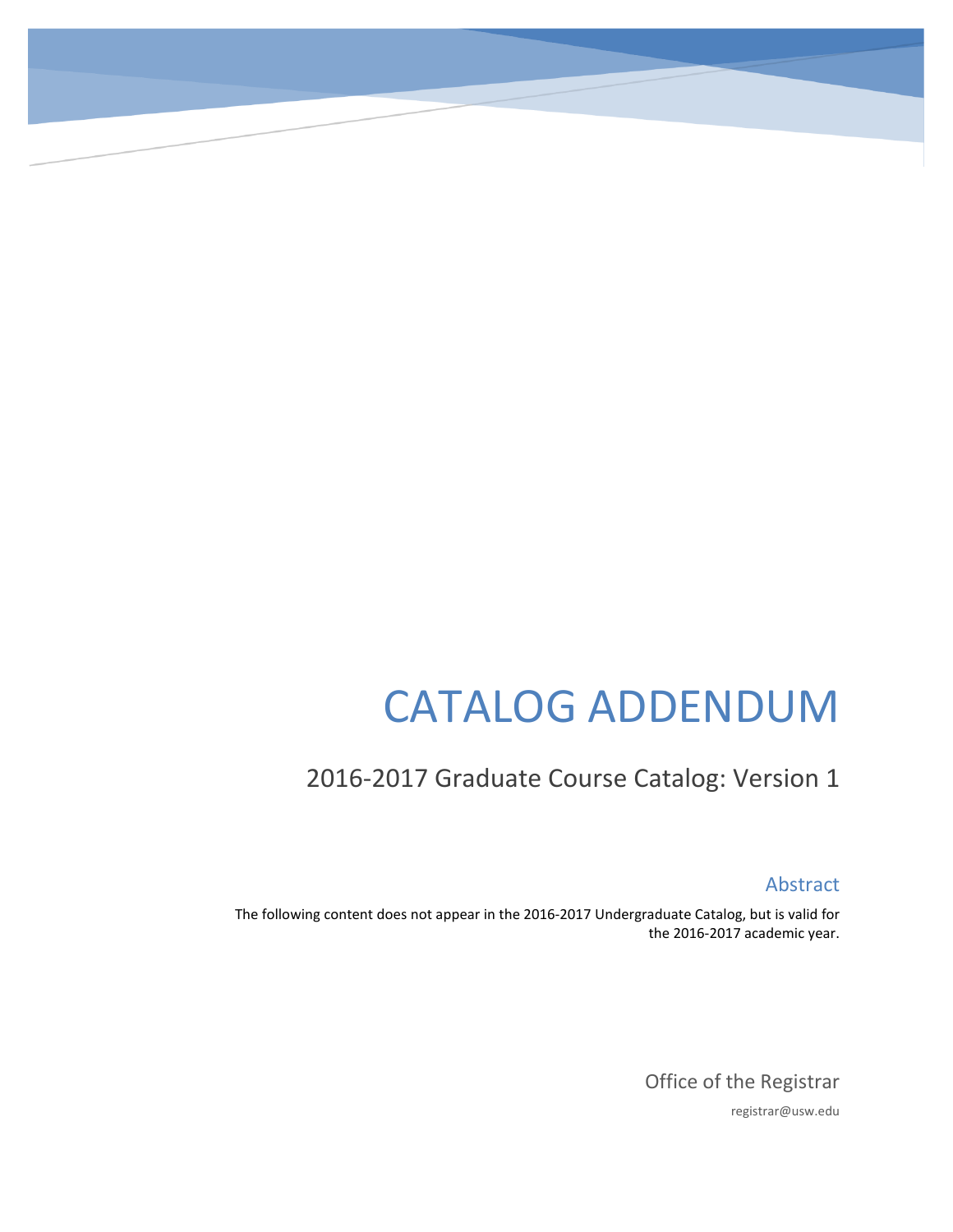# **CONTENTS**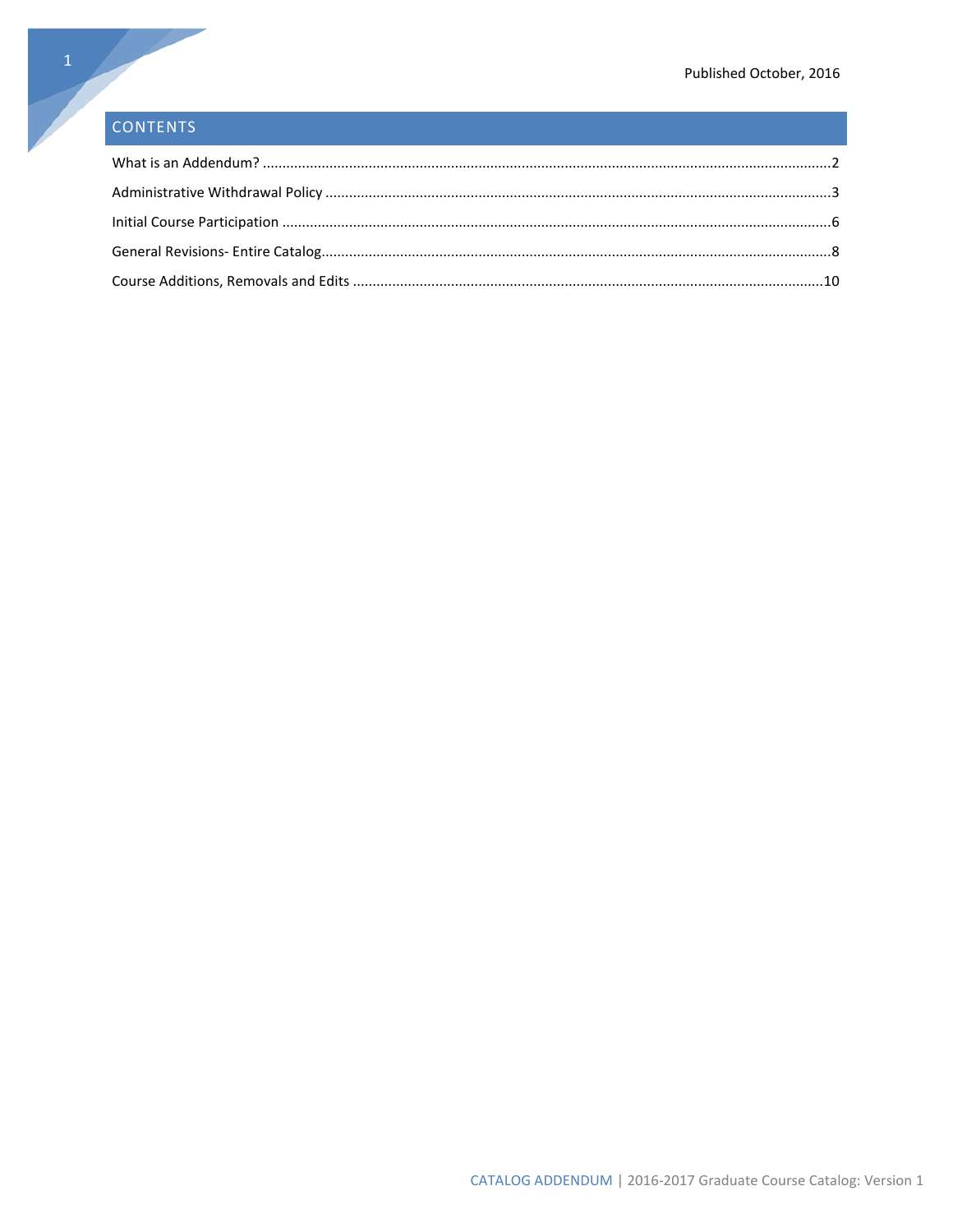# <span id="page-2-0"></span>WHAT IS AN ADDENDUM?

University of the Southwest (USW) publishes a full Catalog every year. The Addendum contains important information that has been updated throughout the past year.

The following question and answer section is designed to respond to common questions about how to use this important document. As always, it is recommended that students seek the guidance of counselors for course, program and transfer planning. In this way, you will be able to access all the most up-to-date information available.

Q. Why do we have an Addendum?

A. USW is constantly updating curriculum, program requirements, institutional information and policies. It is important to have a print and web document that helps students and staff locate all of these changes.

Q. How do I use the Addendum?

A. The Addendum is to be used alongside the 2016-17 catalog, not in isolation. Check your program and course of interest to see if there have been any changes. Meet with your counselor if you have questions about how these changes affect your academic plan.

# Q. Does the Addendum supersede the Catalog?

A. The Addendum is just that: an addition to the 2016-17 Catalog. Whatever is listed in the Addendum in terms of new courses and/or new program requirements does supersede what is in the Catalog. However, in terms of Catalog rights, if you began a program in Fall 2014 or Spring 2015, you will be able to adhere to the requirements listed in the 2014-2015 Catalog as long as you have no break in enrollment until the time of your completion. Once again, if you have questions about programs and courses, see a counselor.

Q. Where can I find the Addendum?

A. The Addendum is on the web and can be accessed from Office of the Registrar site at [www.usw.edu.](http://www.usw.edu/)

We hope this document will be helpful to you. It has been prepared as carefully as possible to include all information available as of October 1, 2016. University of the Southwest reserves the right to make changes as needs require, and to change, without notice, any of the information, requirements, and regulations in the Course Catalog and the Catalog Addendum. If you have questions about the content or any other part of this document, please contact the Office of the Registrar at 575-492-2126 or registrar@usw.edu.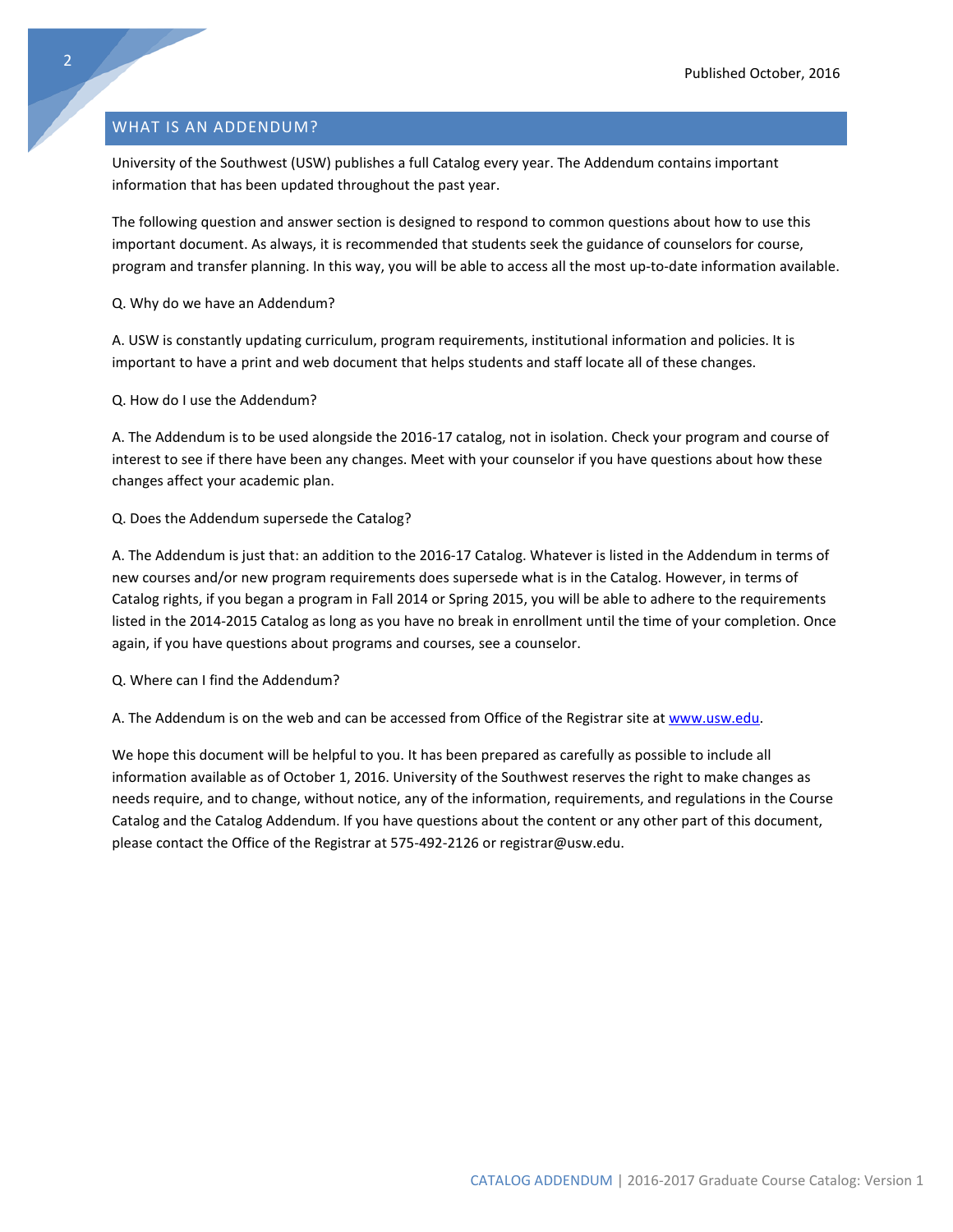# <span id="page-3-0"></span>ADMINISTRATIVE WITHDRAWAL POLICY

*[Expanded withdrawal policy to cover leave of absence, administrative withdrawals, student withdrawals, and attendance requirements.]*

# DEFINITIONS

- 1. A schedule change is dropping a class, adding a class, or a combination of adding and dropping a class during the published add/drop period.
	- a. Student initiated schedule changes originate with a request from the enrolled student by the student via the web.
	- b. Administrative schedule changes originate with a request from a department chair to split a class or combine classes.
- 2. A withdrawal occurs when a student either:
	- a. drops one or several classes, but not all classes after the drop/add period, or
	- b. withdraws from all classes and "withdraws from the university".
- 3. Withdrawals are initiated by the student except for discipline or medical reasons when the appropriate university official may withdraw a student.
- 4. The Automatic "W" period permits a student to withdraw from a course(s) without instructor approval.
	- a. If the student chooses to withdraw from a course(s) after the Automatic "W" period, the student must obtain written instructor approval.
- 5. Attendance types:
	- For non-participation submissions:
		- Attended
		- Never Attended
			- o F2F- did not show up to class
			- o Online- did not submit participation assignment or log in
	- For weekly submissions:
		- Absent
			- o F2F- unexcused absence
			- o Online- did not submit weekly assignment(s)
			- Excused
				- o F2F- athletic travel or prearranged absence as discussed with and approved by instructor
				- o Online- prearranged absence as discussed with and approved by instructor
			- **Present** 
				- o F2F- attended class
				- o Online- submitted weekly assignment(s)

#### GENERAL WITHDRAWAL INFORMATION

- 6. Withdrawals will not occur without sufficient warning and due notice to students.
- 7. Students who are administratively withdrawn from a single course or all courses in a

#### semester/term:

- a. are responsible for all debts and other charges related with the course (except for nonparticipation drops)
- b. are not eligible for a tuition refund for the course
- c. may lose their eligibility for residential status or athletic competition if the withdrawal drops them below full-time status.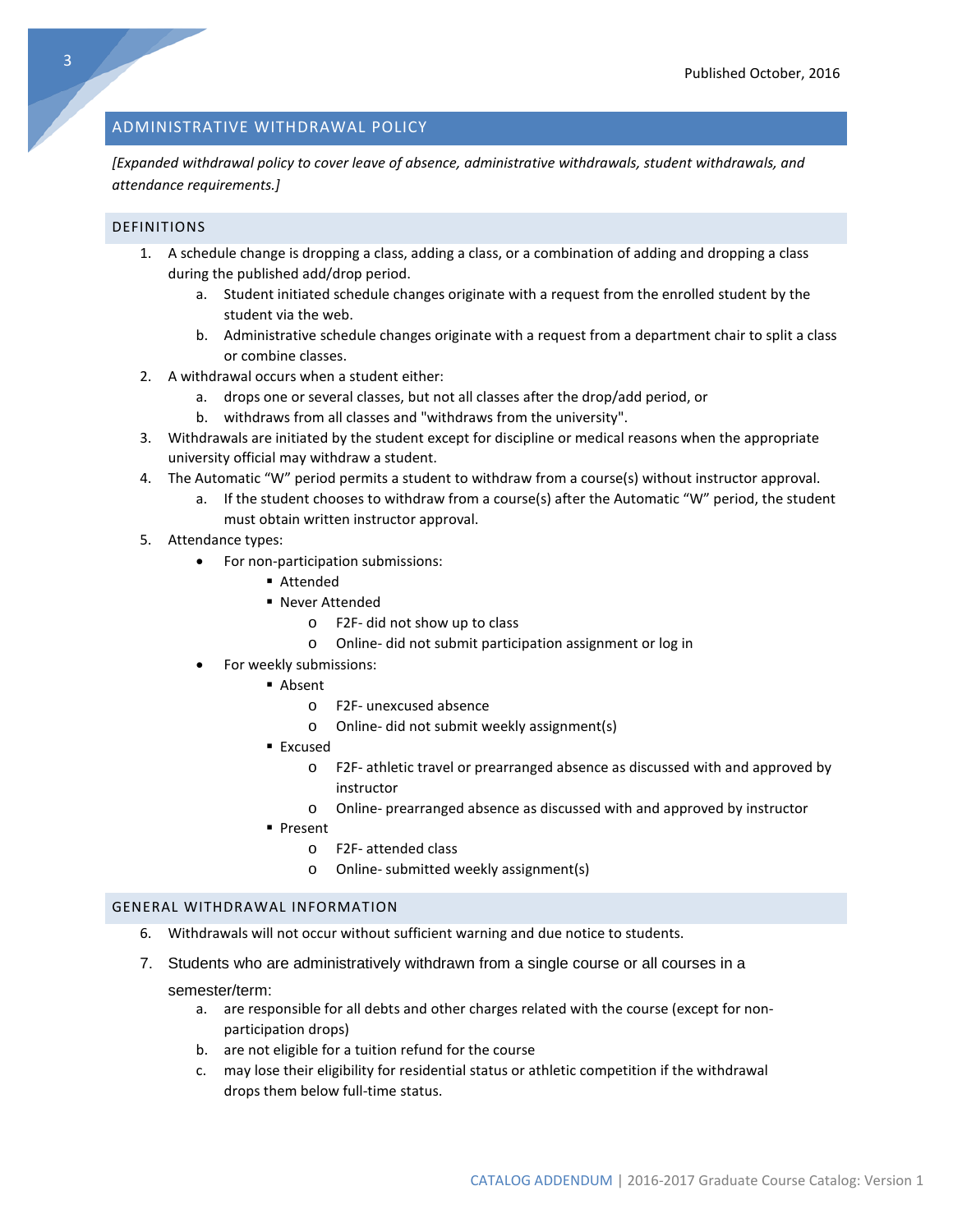d. may experience changes in financial aid eligibility as a result of the withdrawal. Because financial aid eligibility is based on many factors, financial aid changes related to a withdrawal will vary. Students must be informed that their administrative withdrawal may have an impact on their Financial Aid awards and/or student visa status.

# STUDENT INITIATED SCHEDULE CHANGES

- 8. Schedule changes are processed by the student via the web (if registration is in unofficial status) or through an academic advisor, during the add/drop period.
- 9. A student who wishes to drop all classes and withdraw from the University should be referred to the Registrar's Office or website, where the withdrawal request will be completed and processed.

#### ADMINISTRATIVE SCHEDULE CHANGES

- 10. An Administrative Schedule Change enables one or more departments to change the student's schedule.
	- a. Each change must have the student's signature before it will be processed.
	- b. All administrative Schedule Change forms processed after the census date must have documentation attached supporting the reason for late add or drop.

#### DROPS AND WITHDRAWALS FOR NON-ATTENDANCE

- 11. If a student is listed on the non-participation roster as "Never Attended", the Registrar's Office will administratively drop the student from the course. The student will be notified of such action via email.
- 12. If all of the student's courses are listed as "Never Attended", the Registrar's Office will administratively withdraw the student from all of their courses. The student will be notified of such action via email.
- 13. In the event a student was listed in error as "Never Attended", the instructor will update the roster to "Attended" and the Office of the Registrar will reinstate the student back into the course(s).

#### DROPS AND WITHDRAWALS AUTOMATIC "W" PERIOD

- 14. The student must initiate and complete the drop or withdrawal request during the Automatic "W" Drop/Withdrawal period which is the first 60 percent of any semester. The last day to drop will be the next working day after 60 percent of the specific semester has elapsed.
- 15. To initiate a drop, the student must drop his/her class(es) via the web.
- 16. Students dropping the only class in which they are enrolled, or all classes in which they are enrolled, should be referred to the Registrar's Office or website to withdraw.
- 17. If the drop/withdrawal is completed within the "Automatic W" period, a grade of "W" will be assigned. After the drop deadline, students will be unable to drop individual classes and will receive the grade earned in the course (unless the student is withdrawing from the university). (Costs will be refunded for withdrawals ONLY if the date falls within the published refund period as noted on the web).

#### DROPS AND WITHDRAWALS DURING THE GRADING PERIOD

- 18. Dropping all classes: Withdrawals processed after the Automatic "W" period, but prior to the withdrawal deadline (2 weeks prior to the start of final exams for fall and spring semesters and 1 week prior to the start of final exams for summer terms) will be assigned a grade by the instructor during the grading process. The term "withdrawal" will appear as a note on the grade roster for the specific classes in which the student is enrolled at the time of withdrawal.
- 19. Dropping one class: When students experience documented medical or similar emergencies which preclude completion of a class (such as a broken limb affecting completion of a "jogging class"), they may appeal with documentation to the chair or director of the department or college. The chair or director will review the documentation and forward to the Registrar a recommendation for or against dropping the course. If recommended to drop, the term "dropped" will appear on the grade roster for the specific class.

4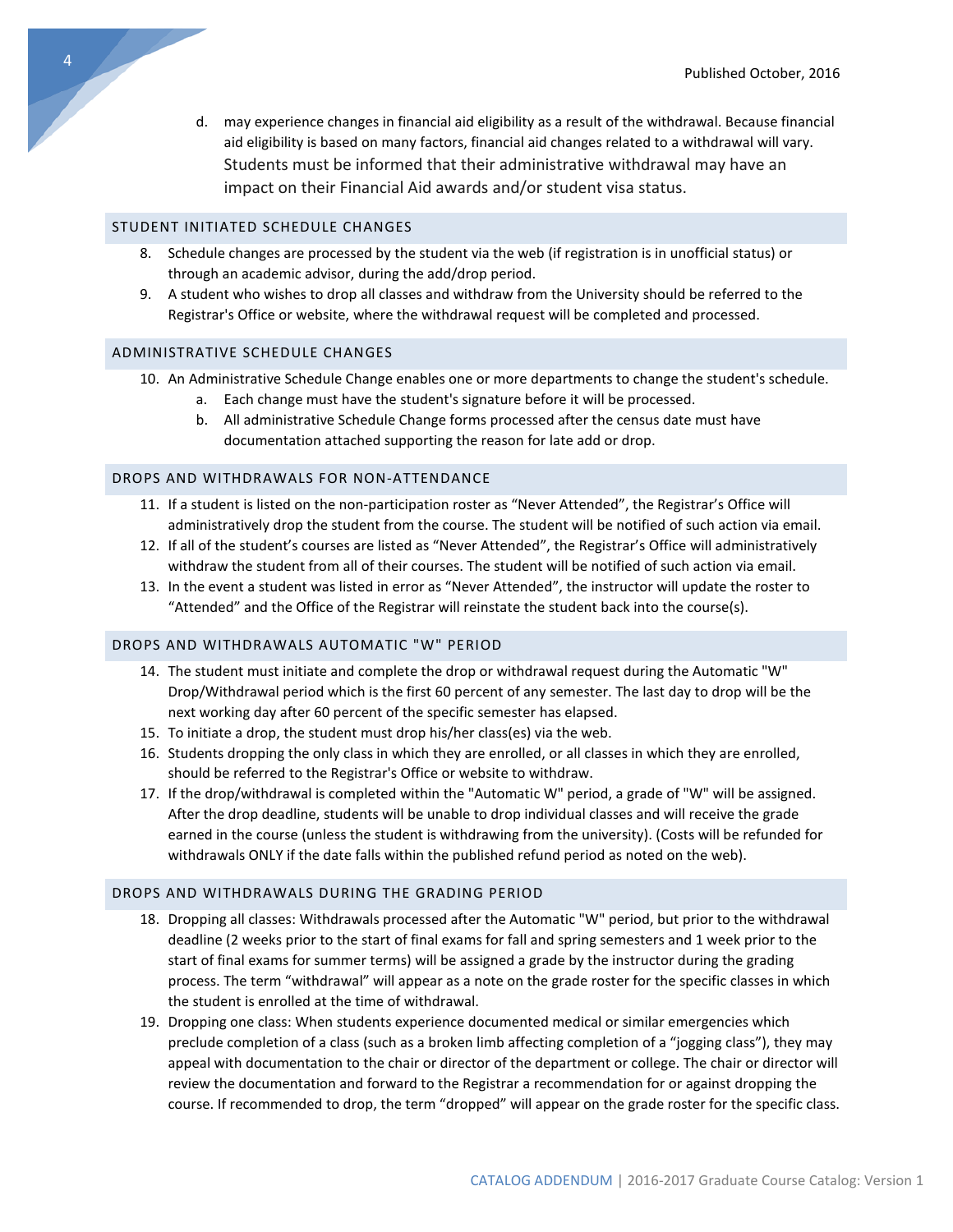### 20. A "W" grade will be assigned.

# ADMINISTRATIVE DROPS AND WITHDRAWALS BASED ON APPEALS AND

# AFTER FINAL GRADE ROSTERS OR AFTER THE SEMESTER ENDS

- 21. To initiate an appeal to drop a class or classes AFTER THE SEMESTER HAS ENDED the student must provide (a) a written letter of appeal and (b) documentation of extremely extenuating circumstances to the appropriate dean(s) If in the judgment of the appropriate dean, extremely extenuating circumstances do not exist the appeal will be denied.
- 22. Dropping one class: To register a drop appeal involving less than the entire schedule of classes, the student must submit the documents described in paragraph 17 to the dean of each college in which the course is taught. Such appeals will be treated no differently than any other grade appeals, and each college dean will follow his/her college's procedures for handling such grade appeals.
- 23. Dropping all classes (withdrawal): To register an appeal to drop the entire semester's schedule and withdraw from the university the student must submit the documents described in paragraph 19 to the college dean of the student's major. If, in the judgment of the dean, extremely extenuating circumstances exist, the dean will appoint a committee of three (or more) constituted as follows.
	- a. An assistant dean, associate dean, or chair (other than the individual noted in (b) below) from the college of the student's major. This person will serve as chair of the committee.
	- b. The faculty member(s) of the course(s) involved. Such faculty who are unavailable will be represented by their chair or program coordinator.
- 24. The committee recommends to the dean whether or not the documented extenuating circumstances warrant the assignment of "AW" grades. The dean has the final decision.
- 25. The dean will complete the "Change of Grade" forms(s), write "administrative" on the signature blanks, and forward the form(s), along with the committee report, to the Registrar's Office.
- 26. The dean will notify the student in writing of the results of the appeal.

During the appeal process the student has the right, and obligation, to continue attending the class(es) in question.

# LEAVE OF ABSENCE

- 1. A Leave of Absence is permitted under the following headings: personal, military, and medical.
- 2. Any student wishing to take a leave of absence must complete a "Leave of Absence Form." Students may complete the online form from home.
- 3. Military: Students called for military service should fill out an on-line "Leave of Absence Form." Upon their return, they will meet with an academic advisor to discuss resuming their studies.
- 4. Non-military leaves of absence are for at most one year and non-renewable during the student's career.
- 5. Military leaves are variable depending on their orders.
- 6. The student will provide the Registrar's Office a copy of military orders; however, a copy of the orders is not required before the student leaves.

# SUSPENSION, DISMISSAL OR TERMINATION

- 27. After following due process, a University official may administratively withdraw a student for academic or disciplinary reasons. These types of withdrawal include:
	- a. academic suspension (mandated leave of absence)
	- b. academic dismissal
	- c. disciplinary suspension (mandated leave of absence)
	- d. disciplinary dismissal (permanent dismissal from the University)
	- e. termination (mandated withdrawal from a graduate program)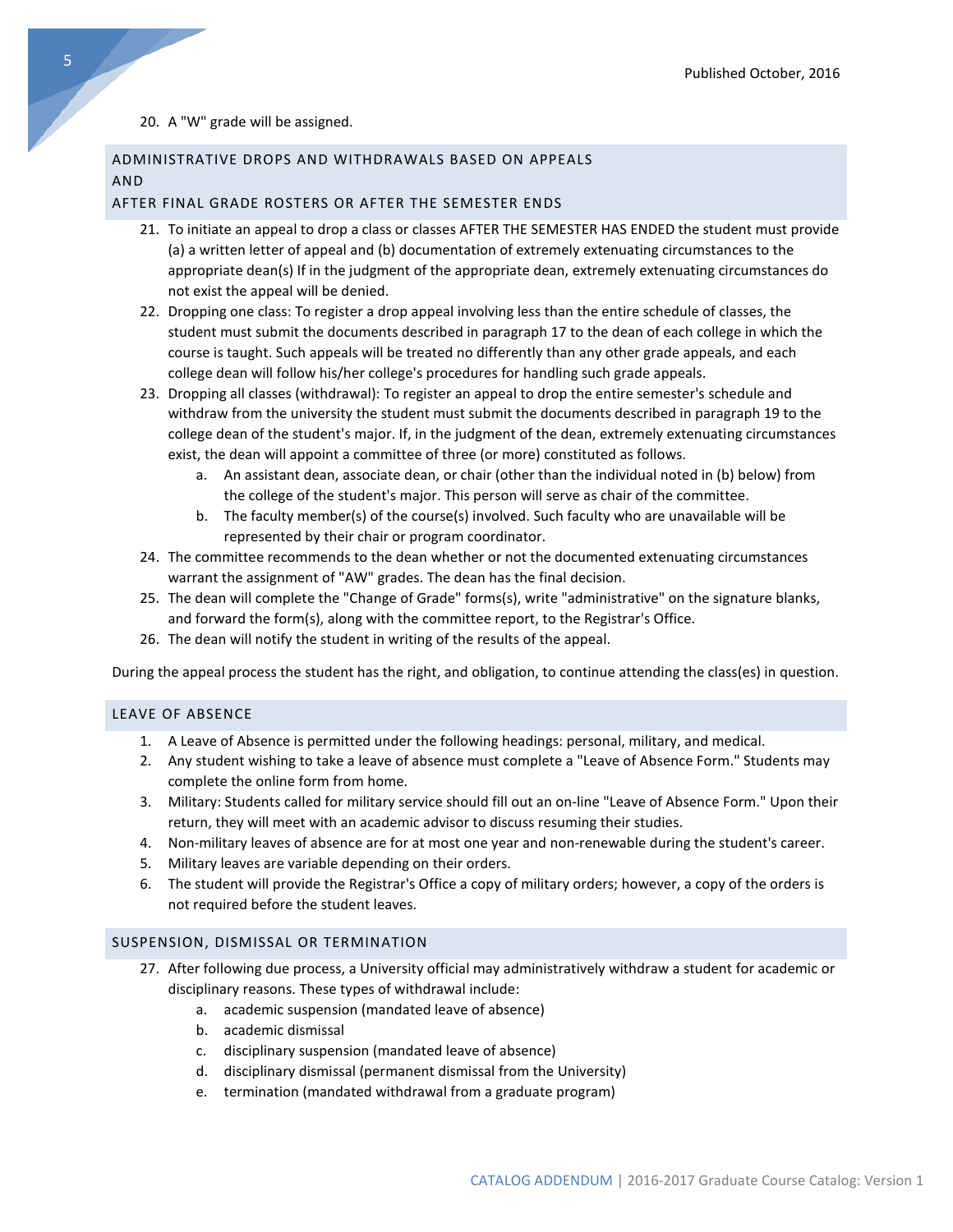# <span id="page-6-0"></span>INITIAL COURSE PARTICIPATION

# *[Expanded policy to clearly define parameters and compliance with Federal Regulations.]*

Federal regulations require that students attend all classes in order to receive federal financial aid funds. Eligibility for federal student aid is, in part, based on your enrollment status for the term in which you are enrolled. **Attendance/Participation** is defined by physical attendance or participation in an academically related activity such as submission of an assignment, examination, or participation in group or online discussion. Students who register for courses but do NOT attend or participate will be reported for non-attendance. Your financial aid will be adjusted each term and you will receive funding for only those classes you actually attend.

USW instructors are required to report Initial Course Participation (ICP) the Monday after the first week of classes.

If a student has attended at least one class OR submitted one academic-related activity (quiz, homework, sign-in sheet, etc.), they are considered to have commenced participation for that individual course. Only those students who have never attended at least one class and have never submitted an academicrelated activity are reported by the professor as not participating in the course.

Logging into Blackboard Learn is **not** considered in determining ICP, but academic activity submitted within Black Board is considered in ICP reporting.

Students will be administratively dropped from any course where attendance cannot be demonstrated. Based upon this information, your financial aid will be re-evaluated accordingly.

Regulations define attendance/participation as follows:

Academically related activities include but are not limited to:

- physically attending a class where there is an opportunity for
- direct interaction between the instructor and students;
- submitting an academic assignment;
- taking an exam, completing an interactive tutorial, or participating
- in computer-assisted instruction;
- attending a study group that is assigned by the school;
- participating in an online discussion about academic matters;
- and
- initiating contact with a faculty member to ask a question
- about the academic subject studied in the course.

Academically related activities do not include activities where a student may be present but not academically engaged, such as:

- living in institutional housing;
- participating in the school's meal plan;
- logging into an online class without active participation; or
- participating in academic counseling or advisement.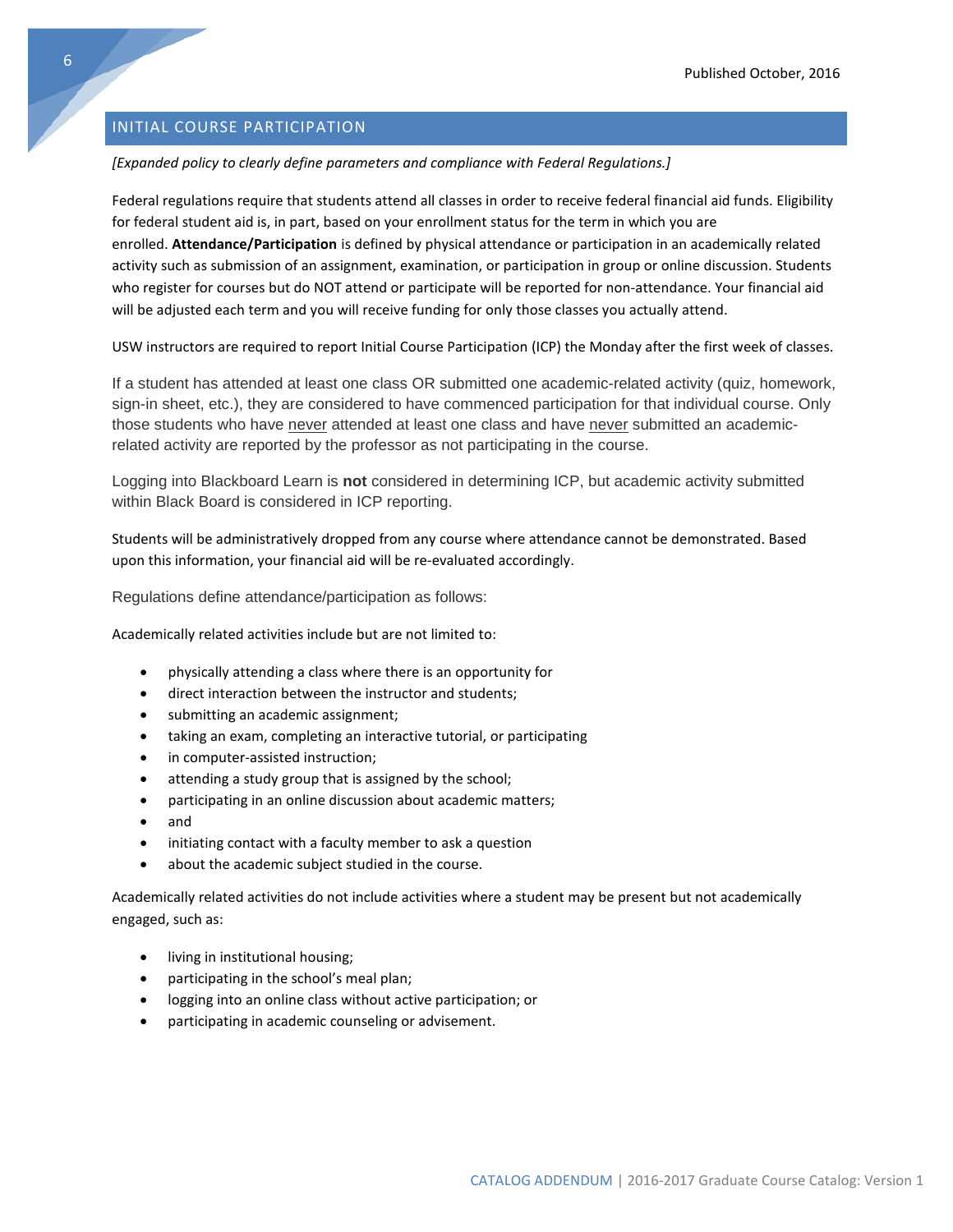Students that have documented proof of attendance may be eligible to have their enrollment and financial aid reconsidered.

*Example: A student is enrolled 12 credit hours. The student has three face-to-face classes and one online class. The student goes to two of their face-to-face classes regularly and turns in class assignments on a consistent basis in the online class. The professors of the two face-to-face classes the student attends regularly and the online class will mark the student as attending. In the other face-to-face class, the professor will mark the student as not attending and the student's financial aid package will be adjusted using 9 credit hours instead of 12 credit hours.*

In a distance education context, documenting that a student has logged into an online class is not sufficient, by itself, to demonstrate academic attendance by the student. A school must demonstrate that a student participated in class or was otherwise engaged in an academically related activity, such as by contributing to an online discussion or initiating contact with a faculty member to ask a course-related question.

# DISTANCE EDUCATION ATTENDANCE/PARTICIPATION

Examples of acceptable evidence of academic attendance and attendance at an academically-related activity in a distance education program include:

- student submission of an academic assignment,
- student submission of an exam,
- documented student participation in an interactive tutorial or
- computer-assisted instruction,
- a posting by the student showing the student's participation in
- an online study group that is assigned by the institution,
- a posting by the student in a discussion forum showing the
- student<sup>'</sup> s participation in an online discussion about academic
- matters, and
- an e-mail from the student or other documentation showing
- that the student initiated contact with a faculty member to ask
- a question about the academic subject studied in the course.

To review the current Federal Student Aid Handbook, please [click here.](https://ifap.ed.gov/ifap/byAwardYear.jsp?type=fsahandbook) This information can be found on pages 5- 59 and 5-60.

# PROBATION AND SUSPENSION POLICY

*[Expanded probation and suspension policy to address Incomplete grades in regards to Academic Standing.]*

# INCOMPLETE GRADES

Any student currently on Academic Probation that receives an "I" for the current semester, will have his/her GPA calculated into their academic standing. This may result in Academic Suspension If any student is currently on Academic Probation. Students must receive Dean approval to remove current status and enroll for subsequent semesters.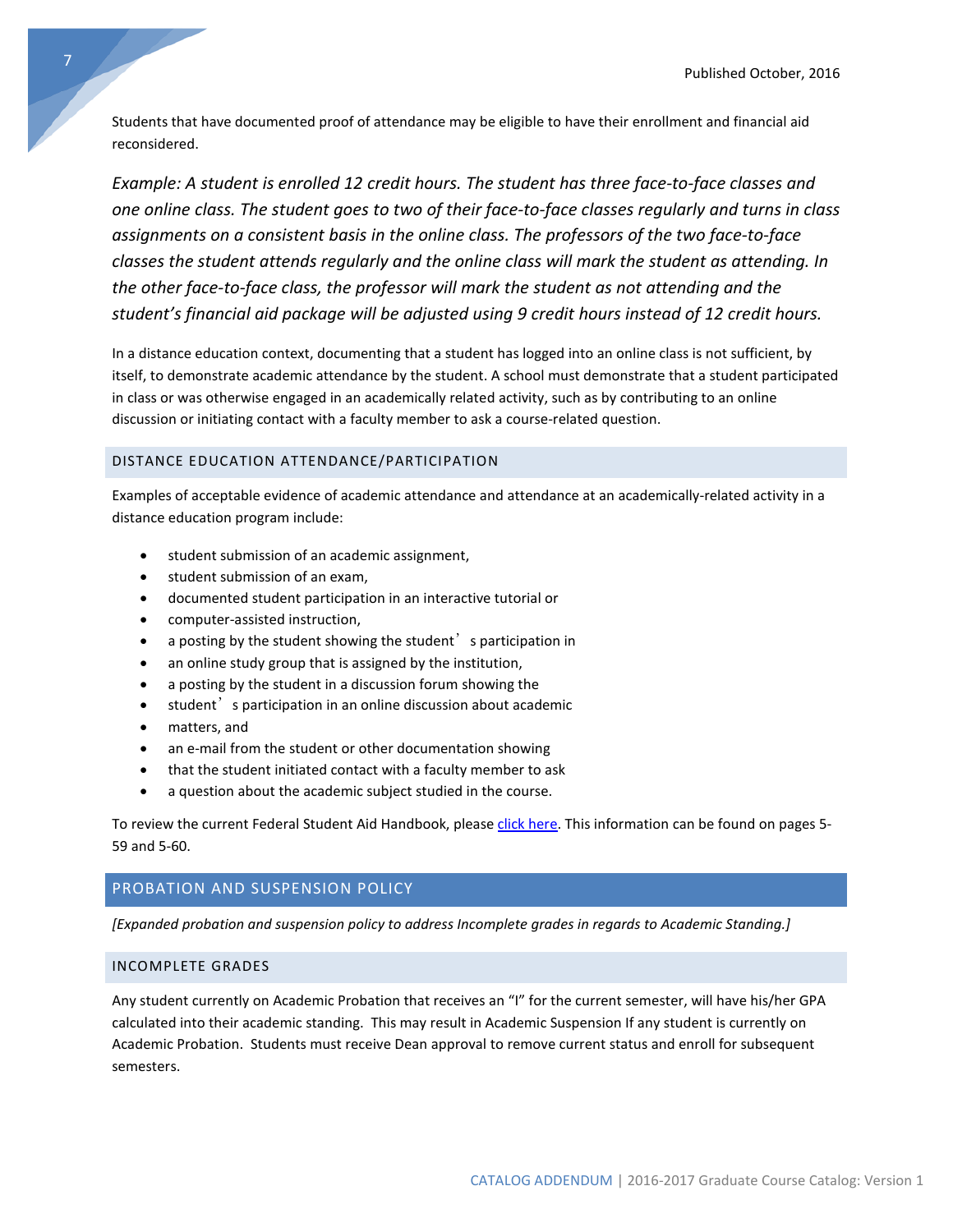# <span id="page-8-0"></span>GENERAL REVISIONS- ENTIRE CATALOG

#### FINANCIAL INFORMATION

#### REPEATED COURSES

*[Policy expanded to express Federal Financial Regulations, second paragraph added. (pg. 15)]*

Repeated courses are considered in the maximum time frame requirement. The course(s) will be considered as attempted each time the course is taken. USW will maintain compliance with the regulatory stipulations surrounding repeat course(s) and how they should be handled during a review of SAP.

Students may only receive federal financial aid for one repetition (repeat) of a previously passed course. This means that students (undergraduate and graduate) who have already passed a course with a grade of D or better may only repeat the class one additional time and receive financial aid for that course.

#### **No student may repeat a course a third time and receive financial aid for the course.**

#### ACADEMIC INFORMATION

#### FULL-TIME STUDENT STATUS

*[Corrected definition of full-time enrollment status for graduate students, in regards to Federal Aid.* (pg. 23*)]*

Full-time graduate student status requires the student to be enrolled in **six credit hours per trimester** of graduate work. Registrations for more than six hours of graduate credit, including concurrent enrollment in another accredited institution, must have the approval of the Dean for the appropriate program. If a student receives financial aid the student must contact the Financial Aid Office if he/she takes less than six hours of work.

## SCHOOL COUNSELOR IN NEW MEXICO

*[Expanded parameters.* (pg. 20)*]*

Second Bullet updated to: 36-42 graduate hours that incorporate the New Mexico Secretary of Public Education's approved competencies in the area of school counseling and include an internship with a certified school counselor in a K-12 school setting; and

# INCOMPLETE WORK

#### *[Updated policy for incomplete work. (pg. 24)]*

An instructor may assign the grade of I (incomplete) to students who have been unable to complete the work of the course because of illness or serious reasons beyond their control. An incomplete grade is appropriate only when enough work in the course has been completed for students to finish the remaining work without reenrolling in the course or attending additional classes. The work must be completed within four (4) weeks after finals or the incomplete grade will automatically lapse to an F. Students should not re-enroll in a class for which they earned an incomplete. Students may not earn a degree or graduate with an incomplete on their transcript.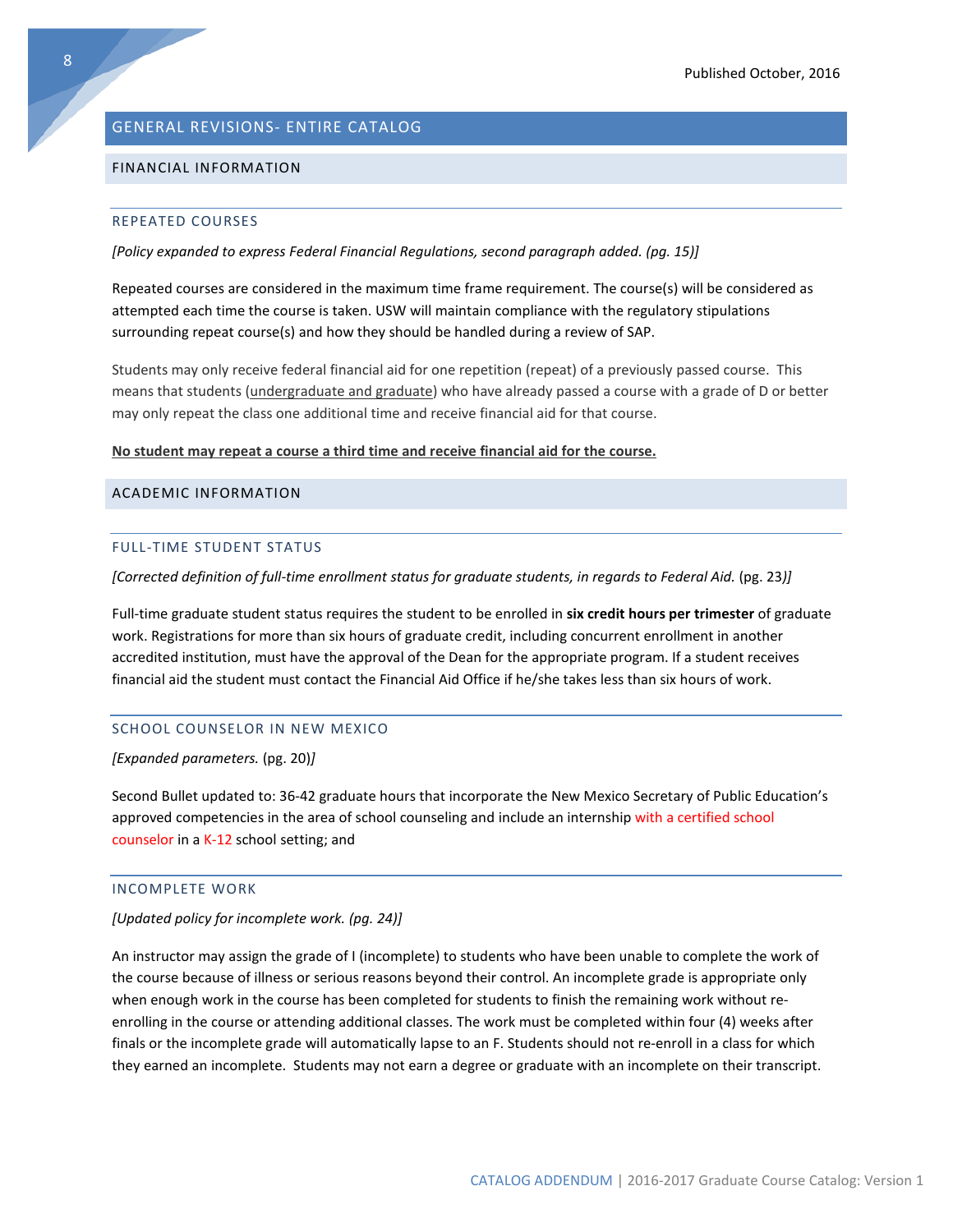The effect of removing an *I* grade on a student's academic standing (scholastic warning, probation, or suspension) depends on the date the transaction is officially recorded on the student's academic record. If the transaction is recorded before the student begins another semester, the grade replacing the *I* is included in the grade-point average calculation that establishes the student's academic standing. If the transaction is recorded after the student begins another semester, the new grade's effect on academic standing is based upon its inclusion with grades for the semester in which the student is enrolled.

#### **An I grade could affect the student's financial aid eligibility.**

# ACADEMIC PROGRAMS

# EARLY CHILDHOOD EDUCATION

Added to Major description: "An on line Comprehensive Exam must be passed prior to graduation. Students are encouraged to begin this process upon enrollment in their first Early Childhood course rather than at the end of their studies." (pg. 36)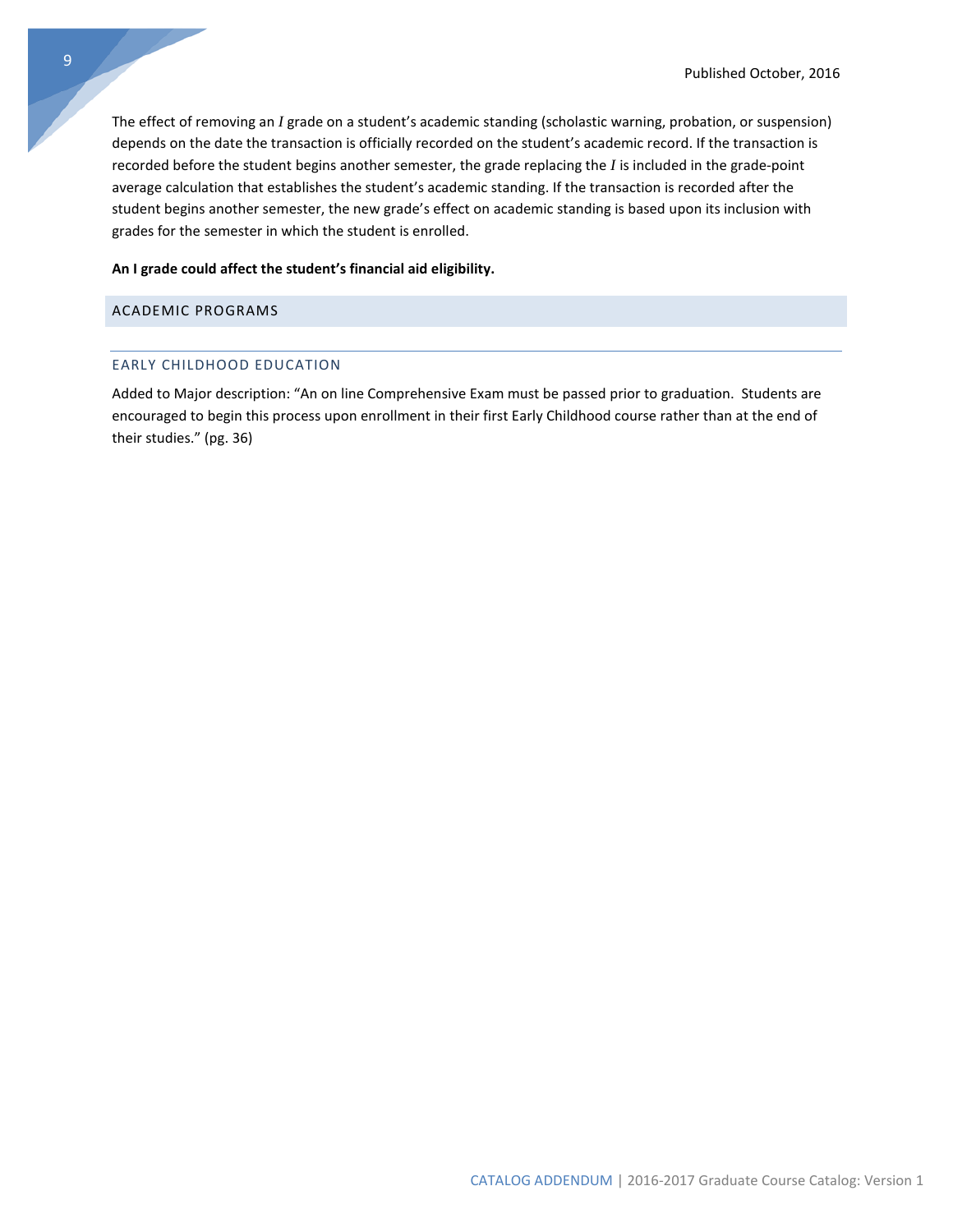# <span id="page-10-0"></span>COURSE ADDITIONS, REMOVALS AND EDITS

*[New courses added, old courses names and numbers updated or changed, course descriptions updated etc…]*

# COURSE DESCRIPTIONS

# EARLY CHILDHOOD EDUCATION

ECE 5263 Practicum I: Change hours from 30 to 45 (pg. 39)

ECE 5273 Practicum II: Change hours from 30 to 45 (pg. 39)